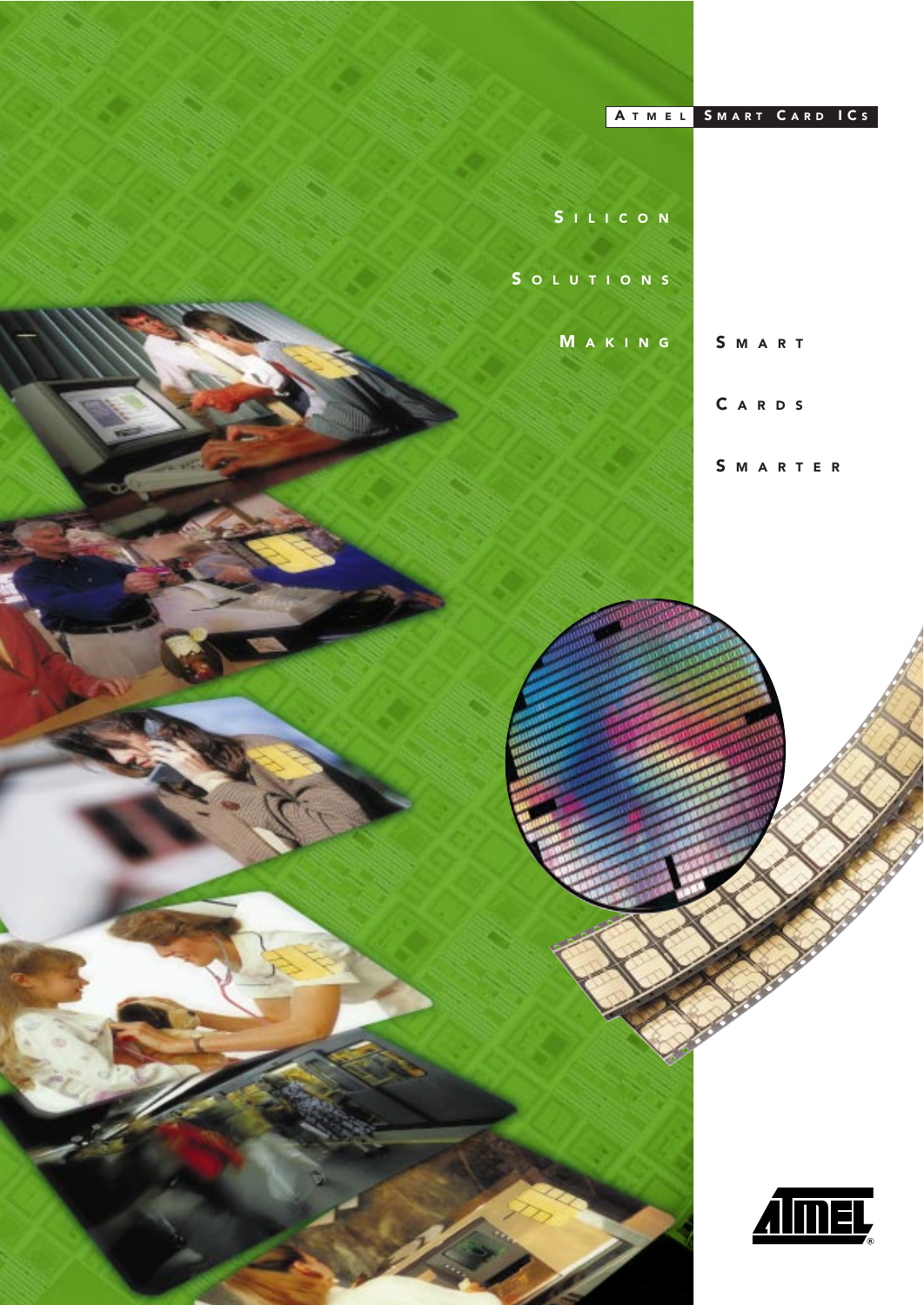## A TMEL THE SMARTER CARD SOLUTION

Atmel Corporation is a leading manufacturer of nonvolatile memory, microcontrollers, logic programmable ICs and application specific circuits. Our strategy is to develop products often based on our patented position in nonvolatile memory that can provide customers in these markets a competitive edge.

Headquartered in San Jose, California, Atmel operates five fabs in the United States and Europe.

Make your Smart Cards even smarter. Our chips pack unique features. They'll give your cards the competitive edge. At Atmel, specialized teams create innovative ICs just for you. And we're a one-stop shop.

WE'VE BEEN SMARTER LONGER

Through growth and acquisition, Atmel is today one of the leading IC manufacturers in the Smart Card market. Our extensive product portfolio is backed up by a unique combination of depth of experience and leading-edge technology. We partner industry leaders in Smart Card applications.

Atmel is one of the world's top manufacturers of nonvolatile memory. We are one of the largest Flash memory producers, and no one anywhere sells more EEPROMs. Atmel produces a full range of memories, microcontrollers, programmable logic ICs and application-specific chips. Our

With everything from small memories to complex microprocessors, including contact and contactless (RFID), we've got the experience and imagination to find the smartest answer for your next product. No matter what.

reputation for quality and reliability is second to none.

Atmel's technological strengths make secure IC products a natural business choice. These credentials and Atmel's sound strategic acquisitions have made us one of the leading IC manufacturers in the Smart Card market today. Our extensive portfolio offers a range of chips from secure memory and RF tags to secure micro- and crypto-controllers that answer our customers' various application and security demands. Significantly, Atmel is the only company that can offer Flash-based microcontrollers for Smart Cards today.

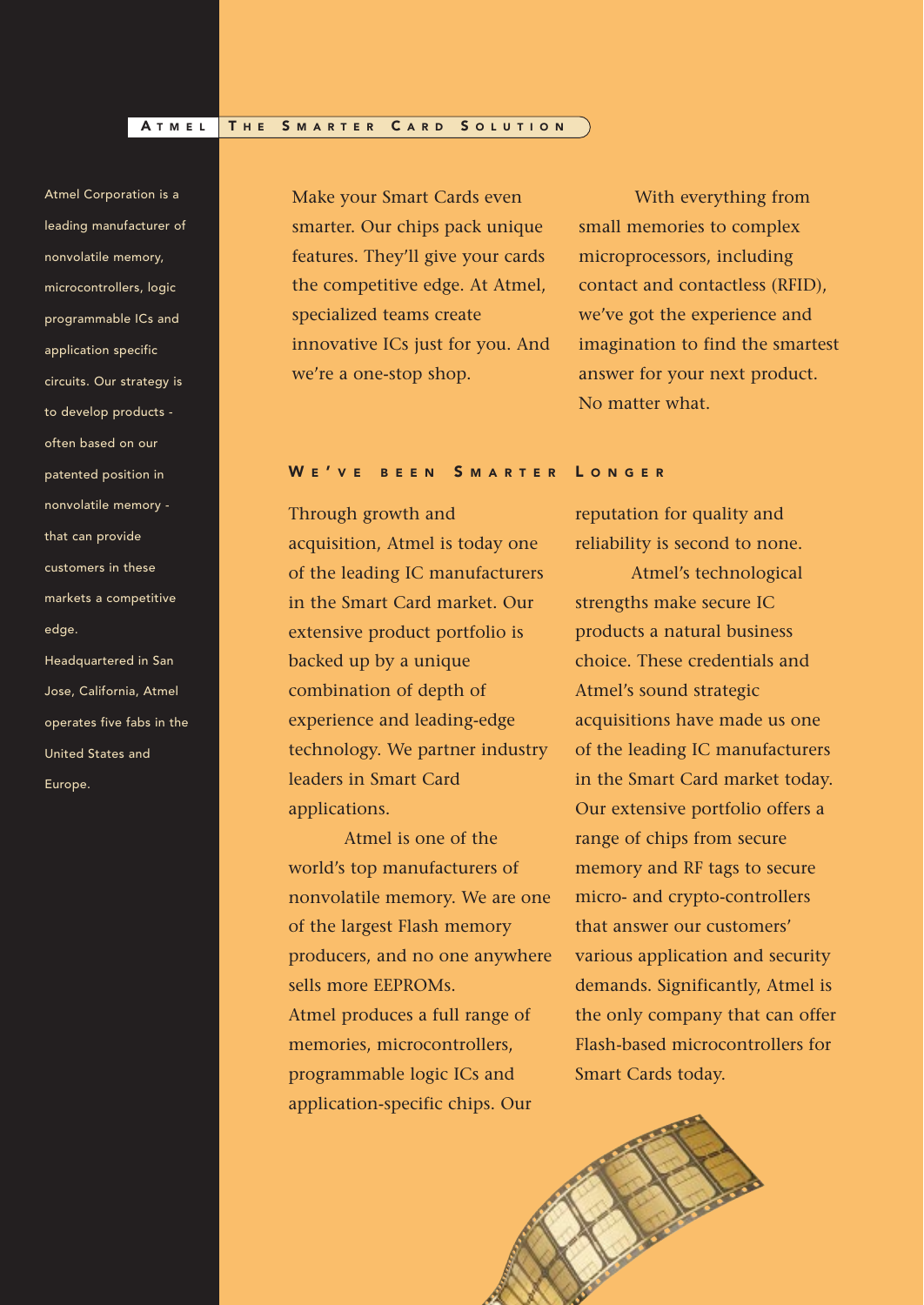# **SECURE MEMORY**

Your memory is secure with Atmel. We offer serial EEPROMs in two standard protocols. I<sup>2</sup>C from  $1K$ to 512K bits and 3-wire from 1K to 4K bits.



Flash memories are available from 2M to 4M bits. Thinking about password protection? We've delivered millions of secure memories, which require a password to read, write or erase all, or portions of the memory. Need even higher security? Secure memories are available which require cryptographic authentication for memory access.

CONTACTLESS (RFID) Want to go contactless? It's easy with Atmel. Our RFID ICs cover the entire product spectrum from simple tags to complex secure microcontroller devices. All standard communication protocols at both 125 kHz and 13.56 MHz are supported.

# **SECURE MICROCONTROLLERS AND CRYPTOCONTROLLERS**

High performance, maximum security and shorter development times. Atmel offers both Flash- and ROM-based solutions. With Atmel's state-of-the-art Flash-based microcontrollers and cryptocontrollers, there's no waiting for the masked ROM. It's a snap to customize your Smart Cards for very specific – often complex – applications. The result? You get to market faster and cheaper. And there's a bonus! Flash memory content is more secure than traditional ROM memory. It's optically invisible and it can be obliterated at the first sign of unauthorized access or physical attack.

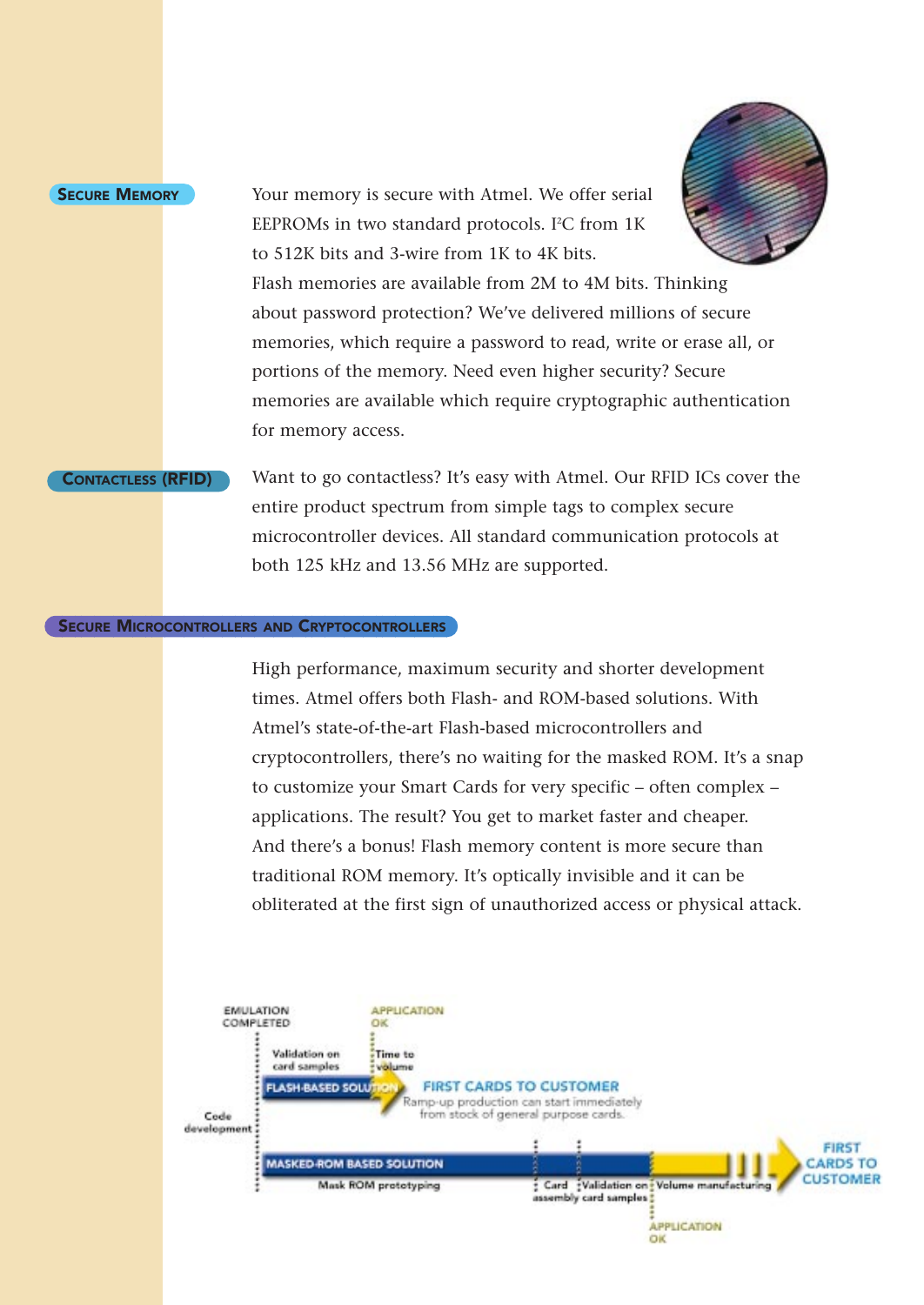#### SECURE MEMORY A TMEL

Make your next cards wiser with Atmel's Serial EEPROMs. Two of the three product lines include security features: password and authentication.



Atmel's secure memory family includes high-end security products with an embedded authentication protocol which requires the card and host to authenticate each other before granting data access. Multiple zones with individually configurable security features give unrivaled flexibility to the application designer. Memory zones may also be combined to create larger block sizes.

For your next smart card, take it from Atmel, the world's EEPROM expert. We've delivered over 1 billion Serial and Secure Memory chips.



#### SECURE MEMORY AUTHENTICATION PROTOCOL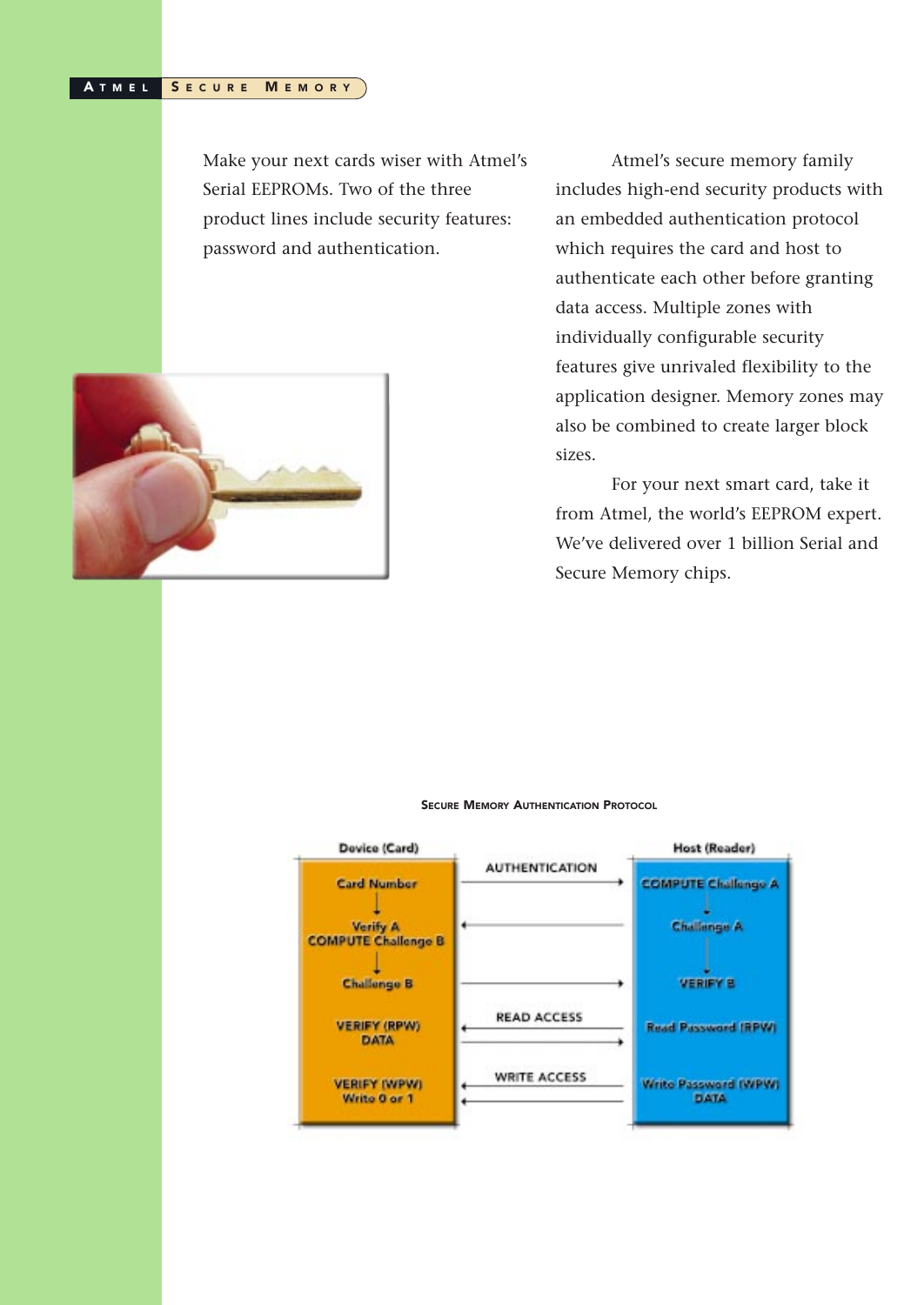

A T88SC1608 WITH PASSWORD AND AUTHENTICATION Among the features of Atmel's secure memory chips are:

- High-security memory: 1K to 16K bits
- Flexible, programmable configuration of memory partitions
- Patented 64-bit authentication protocol with anti-wiretapping
- Secure checksum calculation
- Bit configurable write lock function
- Random access addressing with 16-byte Page Write
- Configurable attempt counters for secure codes
- Highly reliable EEPROM memory
- Low-power CMOS design
- Low-voltage operation: 2.7V to 5.5V
- Self-timed write cycles with internal V<sub>PP</sub> generator
- ISO 7816-3 synchronous two-wire Serial interface
- ISO 7816 compliant packaging

High-security requirements in a low-cost application? In the past, the only option has been a high-priced microcontroller-based IC. Now Atmel secure memory products offer the protection of authentication protocols and encryption algorithms at the price of a memory chip. As your Smart Card IC partner, we can work together to identify the best cost/security solution to your application needs.

## SECURE MEMORY FAMILY

| <b>SERIAL EEPROMS WITHOUT SECURITY</b> |                              |                                |          |  |  |  |
|----------------------------------------|------------------------------|--------------------------------|----------|--|--|--|
| AT24CXX                                | <b>2-wire Serial EEPROMs</b> |                                |          |  |  |  |
| From:                                  | AT24C01A                     | $128 \times 8$                 | 1K bit   |  |  |  |
| To:                                    | AT24C512                     | $64K \times 8$                 | 512K bit |  |  |  |
| AT93CXX                                | <b>3-wire Serial EEPROMs</b> |                                |          |  |  |  |
| From:                                  | AT93C46                      | $128 \times 8 / 64 \times 16$  | $1K$ bit |  |  |  |
| To:                                    | AT93C66                      | $512 \times 8 / 256 \times 16$ | 4K bit   |  |  |  |
| AT45XXXX                               | <b>SPI Flash</b>             |                                |          |  |  |  |
| AT45D021                               | $1,024 \times 264 \times 8$  | SPI 2M bit-Flash               |          |  |  |  |
| AT45D041                               | $2.048 \times 264 \times 8$  | SPI 4M bit-Flash               |          |  |  |  |

|            |                   | <b>SECURE SERIAL EEPROMS WITH PASSWORD SECURITY</b> |  |
|------------|-------------------|-----------------------------------------------------|--|
| AT88SC101  | $1024 \times 1$   | 1 Zone                                              |  |
| AT88SC102  | $2(512 \times 1)$ | 2 Zones                                             |  |
| AT88SC1601 | $16K \times 1$    | 1 Zone                                              |  |
| AT88SC1604 | $4 (4K \times 1)$ | 4 Zones                                             |  |
|            |                   |                                                     |  |

| <b>SECURE SERIAL EEPROMS WITH PASSWORD AND AUTHENTICATION</b> |                   |               |  |  |  |
|---------------------------------------------------------------|-------------------|---------------|--|--|--|
| AT88SC153                                                     | $3(64 \times 8)$  | Up to 3 Zones |  |  |  |
| AT88SC1608                                                    | $8(256 \times 8)$ | Up to 8 Zones |  |  |  |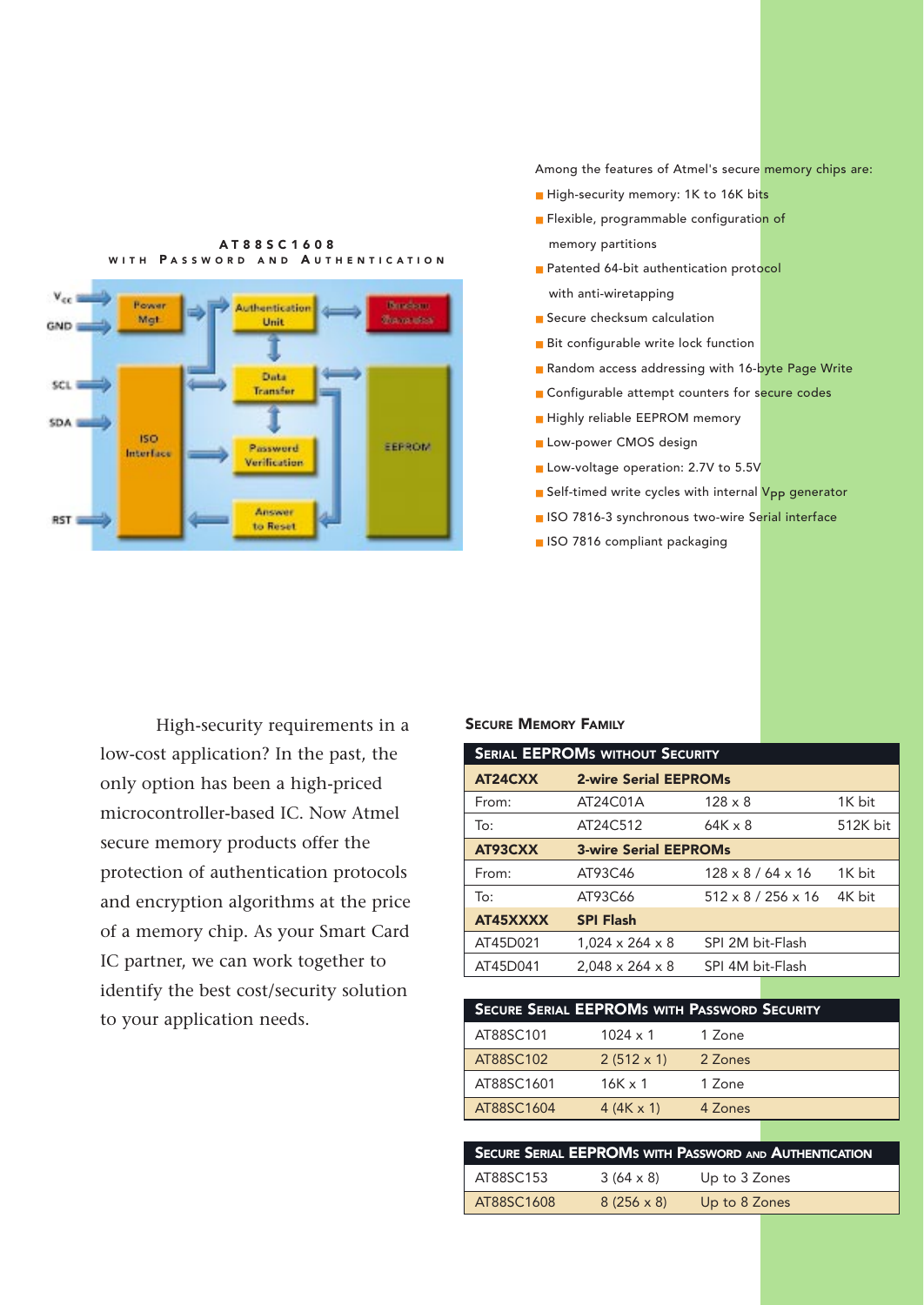#### CONTACTLESS (RFID) A TMEL

Make your contactless cards smarter. Atmel has just the right chips, from ID



card memories to sophisticated contactless/contact microprocessors. Let us apply our 15 years of experience in contactless (RFID) ICs to your next product.

Our entry-level tag product, the AT88RF256, is popular for identification applications. With 256 bits of EEPROM memory, password protection/data locking and flexible communications options, the chip is easy to integrate into new and existing ID systems. It supports multiple protocols at 125 kHz, and ISO 14443 at 13.56 MHz, both type A and type B.

We make the

silicon engines for contactless Smart Cards and passive wireless tags for industry leaders in these markets. These partners can provide you with readers/writers, systems engineering and other infrastructure needs.

# CONTACTLESS (RFID) CARD ICS

| <b>Part Number</b> | <b>EEPROM</b>  | <b>Features</b>                                                   | <b>Availability</b> |
|--------------------|----------------|-------------------------------------------------------------------|---------------------|
| AT88RF256/13       | $256 \times 1$ | Read/Write RFID Transponder with Passwords and Locking, 13.56 MHz | 2Q 2000             |
| AT88RF256/125      | $256 \times 1$ | Read/Write RFID Transponder with Passwords and Locking, 125 kHz   | Now                 |
| AT24RF08           | $1K \times 8$  | Combination Serial EEPROM with RFID interface, 125 kHz            | Now                 |
|                    |                |                                                                   |                     |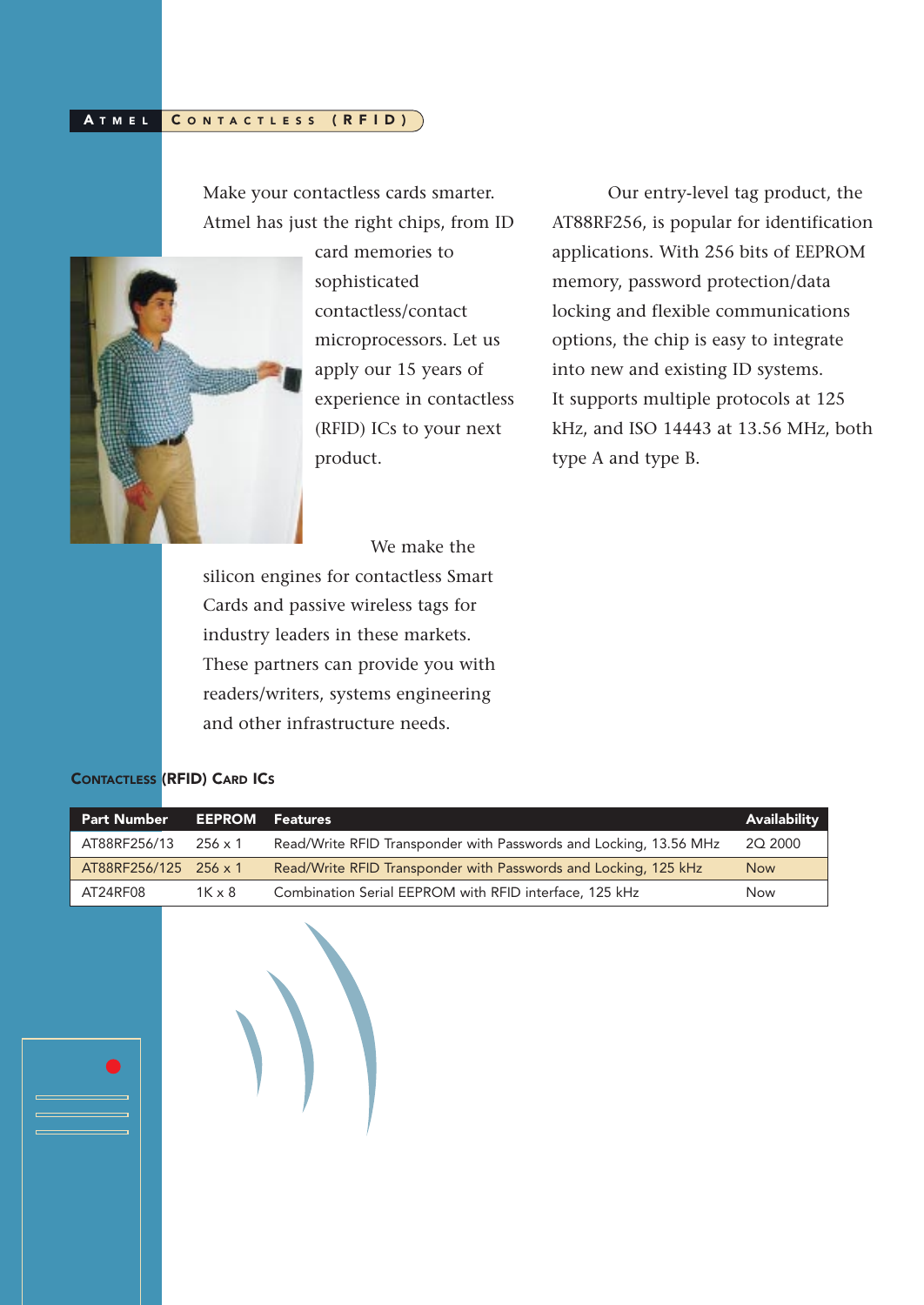## AT24RF08C BLOCK DIAGRAM



Atmel's AT24RF08C chip is designed to lower the cost of asset management for corporate electronic equipment. It lets you deploy, manage and track equipment using a short-range wireless communications system. It can reduce losses due to theft and provide better security for critical data.

The AT24RF08C features:

- Dual-port nonvolatile memory RFID and serial interfaces
- Two-wire serial interface:
	- programmable access protection
	- lock/unlock function
- 125 kHz RFID interface:
- two-wire connection to external

coil antenna and tuning capacitor

- multi-tag management
- ultra low power single bit write
- Highly reliable EEPROM memory
- Open industry-standard protocol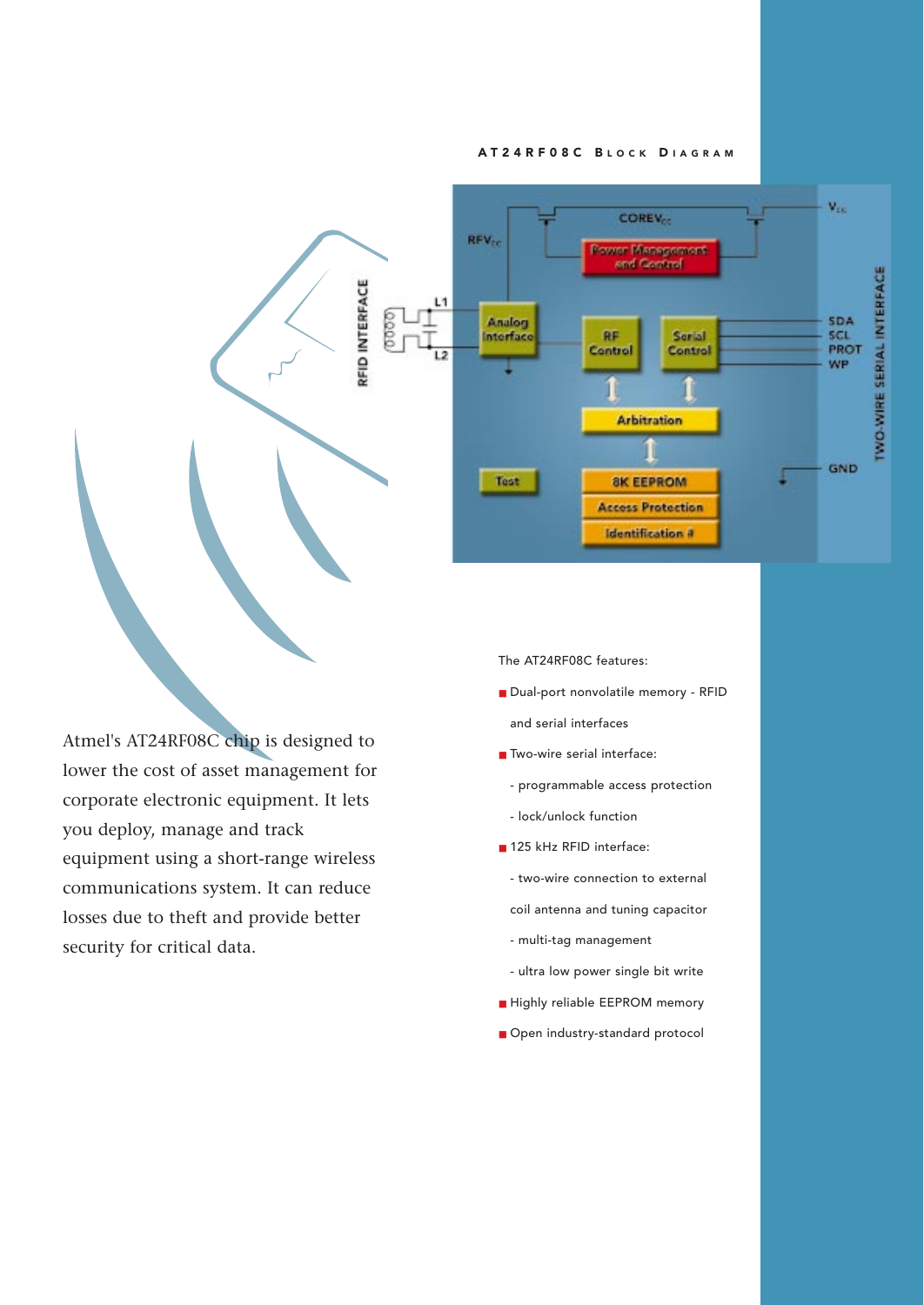Mobile phones. E-commerce. Healthcare cards. Pay television. Banking. Transport... Our Flash- and ROM-based families of secure microcontrollers and cryptocontrollers offer just the right features for all these applications. Atmel manufactures these lowpower high-performance devices using its high-density CMOS nonvolatile memory technology.

# AT89SC

# THE VERSATILE SOLUTION

The AT89SC 8-bit microcontrollers combine the proven MCS-51 $^{\circledR}$  and MCS-251 architecture with up to 256 kilobytes of nonvolatile memory for program and data. They offer a highly flexible and cost-effective solution for many Smart Card applications.

## **THE DEDICATED 16-BIT CRYPTO ENGINE**

Some products in the AT90SC family feature a cryptoprocessor: a 16-bit dedicated crypto-engine based on a parallel RISC architecture. Running in parallel with the AVR microcontroller core, the SC16 generates complex encryption and authentication algorithms to ensure security for the most sensitive Smart Card applications.

AT89SC FAMILY

AT05SC FAMILY

| 'Name i     | <b>Flash</b><br><b>Bytes</b> | <b>EEPROM</b><br><b>Bytes</b> | <b>RAM</b><br><b>Bytes</b> | $T=0$<br><b>Hardware</b> | <b>Power</b><br>Supply | Availibility |
|-------------|------------------------------|-------------------------------|----------------------------|--------------------------|------------------------|--------------|
| AT89SC168A  | 16K                          | 8Κ                            | 512                        | No                       | $2.7 - 5.5V$           | Now          |
| AT89SC1616A | - 16K                        | 16K                           | 512                        | No                       | $2.7 - 5.5V$           | <b>Now</b>   |
| T89SC256C   | 256K                         | $\overline{\phantom{a}}$      | 4К                         | No                       | $2.5 - 5.5V$           | 3Q 2000      |

# AT05SC FAMILY

# ENHANCED SECURITY AT A COMPETITIVE PRICE

Based on the industry-standard HC05 low-power MCU core, the AT05SC family is upwards compatible with the established MSC series. It offers a range of increased memory sizes and enhanced security

features, as well as a dualinterface contact/contactless option. This makes the AT05SC family one of the most attractive product propositions for single- and multi-function applications from finance to transport, health to pre-paid mobile phone communications.

| <b>Name</b>                        | <b>ROM</b><br><b>Bytes</b> | <b>EEPROM</b><br><b>Bytes</b> | <b>RAM</b><br><b>Bytes</b> | <b>ROM Code</b><br>Acceptance |
|------------------------------------|----------------------------|-------------------------------|----------------------------|-------------------------------|
| AT05SC1602R (upgrade from MSC0406) | 16K                        | 2К                            | 512                        | 3Q 2000                       |
| AT05SC1604R (upgrade from MSC0407) | 16K                        | 4K                            | 512                        | 3Q 2000                       |
| AT05SC3202R                        | 32K                        | 2К                            | 1024                       | 3Q 2000                       |
| AT05SC3204R (upgrade from MSC0407) | 32K                        | 4K                            | 1024                       | 3Q 2000                       |
| AT05SC3208R (replaces MSC0402)     | 32K                        | 8Κ                            | 1024                       | <b>Now</b>                    |
| AT05SC3216R                        | 32K                        | 16K                           | 1024                       | 3Q 2000                       |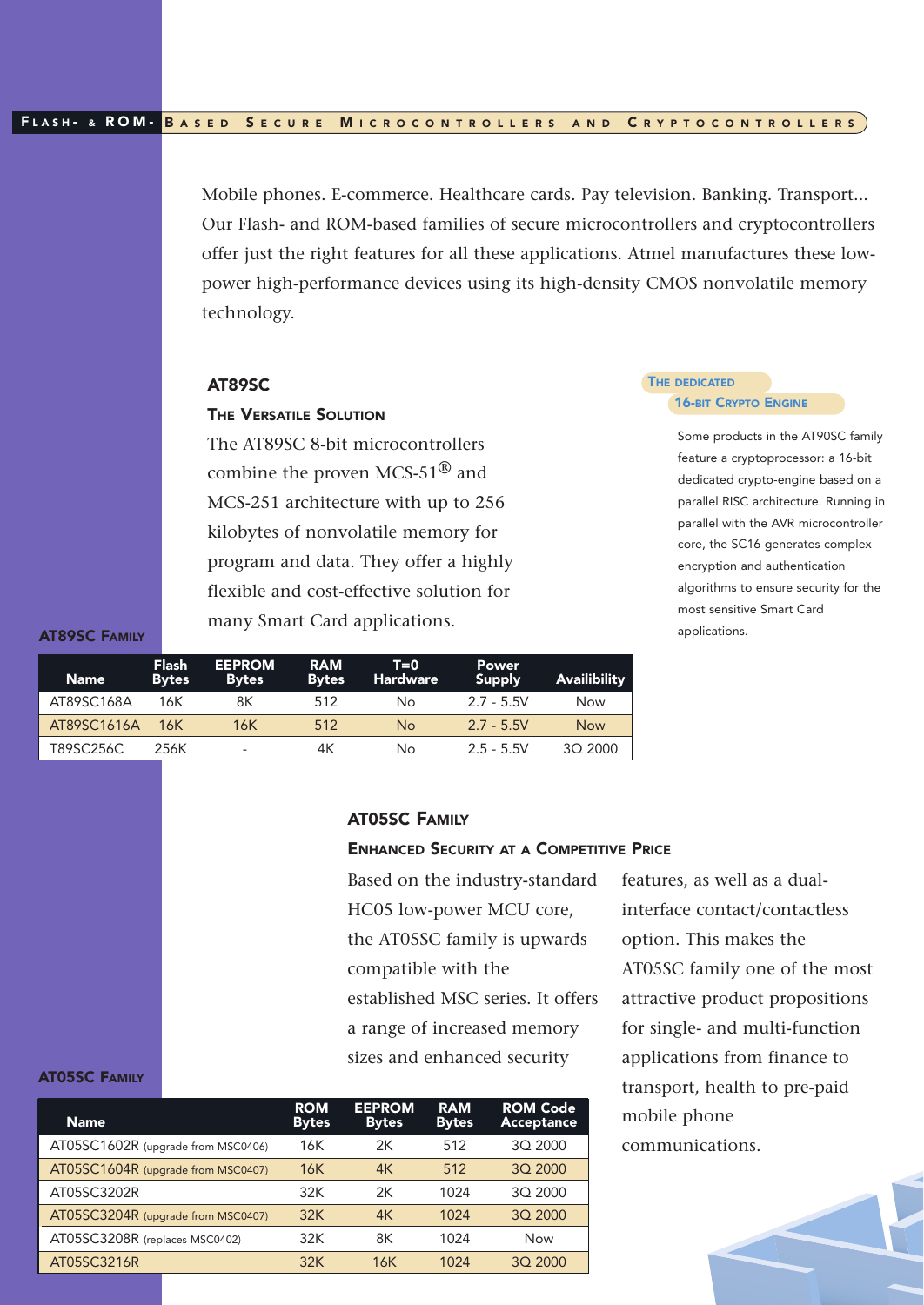**AT90SC ARCHITECTURE** 



# AT90SC

# SPEED AND SECURITY

The high-performance Flash-based AT90SC microcontroller is based on Atmel's popular AVR® 8-bit RISC microcontroller core. The AVR architecture is optimized for

C language and supports extremely dense assembler code programs. This code-efficient architecture achieves throughputs ten to fifteen times faster than conventional CISC microcontrollers approaching 1 MIPS per MHz.

Building firewalls in the memory is a snap thanks to a memory supervisor that controls the information flow. This makes the AT90SC the

AT90SC FAMILY

perfect solution for multi-application Smart Cards.

Flash Memory User Memory RAM Crypto Power Name Program Bytes EEPROM Bytes Bytes processor Supply Availability AT90SC1616C 16K 16K 1K Yes 3V or 5V 2Q 2000 AT90SC3232 32K 32K 1.5K No 3V or 5V Now AT90SC3232C 32K 32K 1K Yes 3V or 5V Now AT90SC6464C 64K 64K 3K Yes 2.7 - 5.5V 3Q 2000 AT90SC256C 256K - 4K Yes 2.7 - 5.5V 4Q 2000

# AT91SP

# THE ULTIMATE IN PERFORMANCE

With the AT91SP family, Atmel has the fastest performance in a multi-application Smart Card chip available on the market.

Based on the 32-bit ARM7 core, the AT91SP not only includes the standard ISO7816 interface, but also a high-speed SPI interface for memory expansion. In addition it features a USB interface for high-speed I/O. And, because of its on-chip DES and RSA encryption/decryption capability the secret

key never has to leave the card.

Of course the AT91SP security product includes the industry's highest levels of security technology. In addition to standard tamper detection circuits, it incorporates methods to prevent differential power analysis (DPA), timing, and other non-invasive attacks as well as top-layer metal plates to prevent micro-probing.

|               |        |                             |                                                          | <b>AT91SP FAMILY</b>                 |
|---------------|--------|-----------------------------|----------------------------------------------------------|--------------------------------------|
|               |        | ROM EEPROM RAM Crypto Power | Name Bytes Bytes Bytes processor Supply Interfaces       | <b>Development</b><br><b>Toolkit</b> |
| AT91SP321 32K | $-32K$ |                             | 3.5K DES, PKI 3 - 5V ISO7816, USB, SPI Available 3Q 2000 |                                      |
|               |        |                             |                                                          |                                      |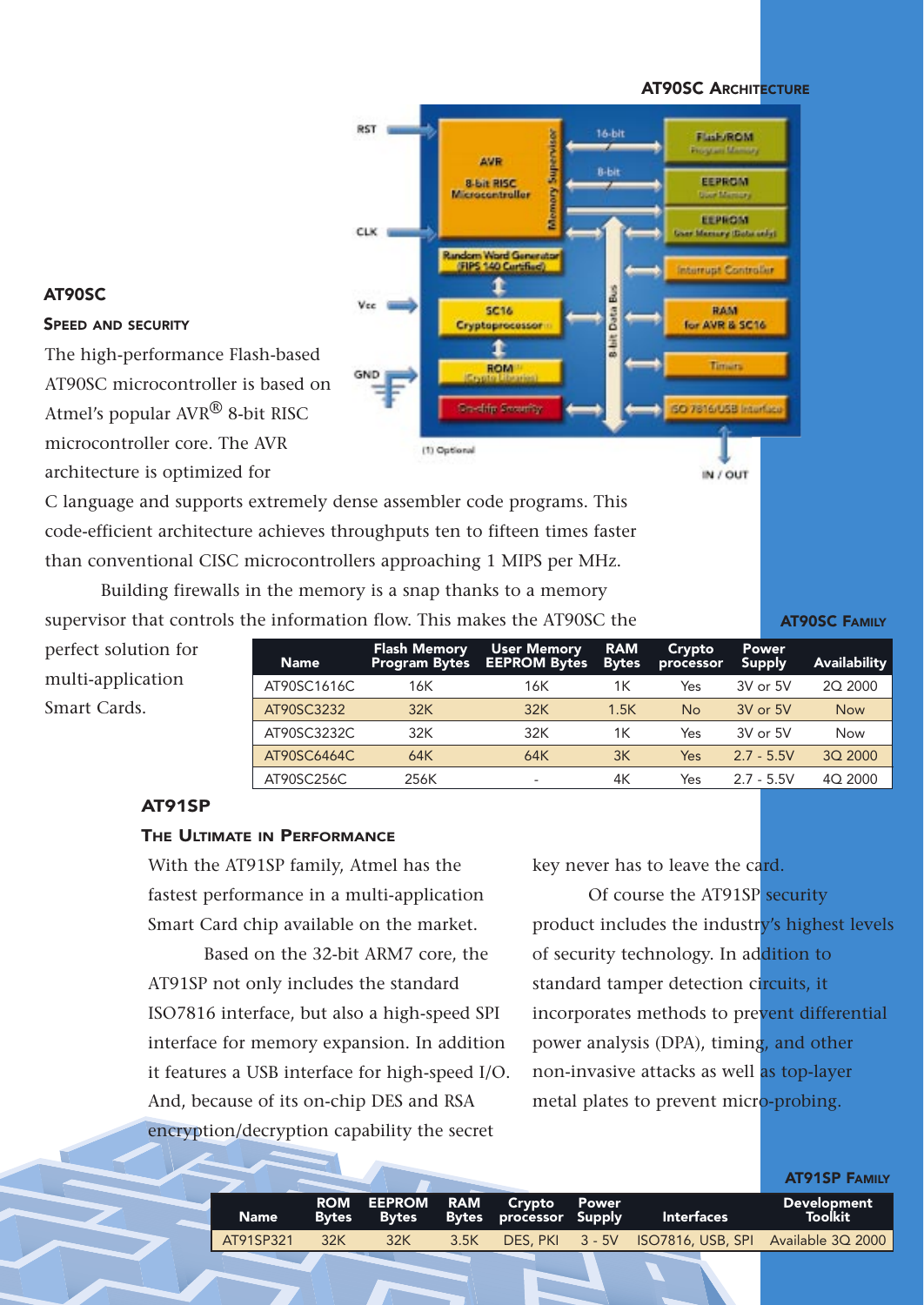#### SMART CARD IC SECURITY FEATURES A TMEL

Atmel's Smart Card ICs offer a veritable electronic maze of security features, from simple password verification to state-of-the-art dual-key encryption.

Password code verification permits data access only after validation of the security code. Secure memories are permanently invalidated upon four consecutive false security code presentations. Certain memory zones have read/write protection. Secure memories with authentication permit data access only after successful completion of our patented mutual authentication protocol.

Thanks to Flash, it is impossible to extract a code by a visual inspection, and an E-beam inspection erases the memory matrix. The devices are protected against power-down, low- and high-frequencies. A transport code inserted in the OTP area protects shipping and initialization. Each chip has a unique ID number.

The AT90SC's dynamic logical scrambling mixes the contents of the memories, making data extracted from the memory nearly impossible to read. It can be unique for every chip. The AT89SC has a physical scrambling on the system bus.

Special care has been taken to protect the chip layout. If the software detects fraudulent access, it can erase the Flash and EEPROM. Both the Flash and EEPROM memories have an internal self-timed clock, independent of the master clock, to prevent break-ins. The ROM-based products have proven their security over many years of intensive use.

At our invitation external agencies such as ITSEC have audited our security claims. Atmel has also been a key participant in the Eurosmart Work Group and the Common Criteria Protection Profile.





GSM





Electronic commerce Banking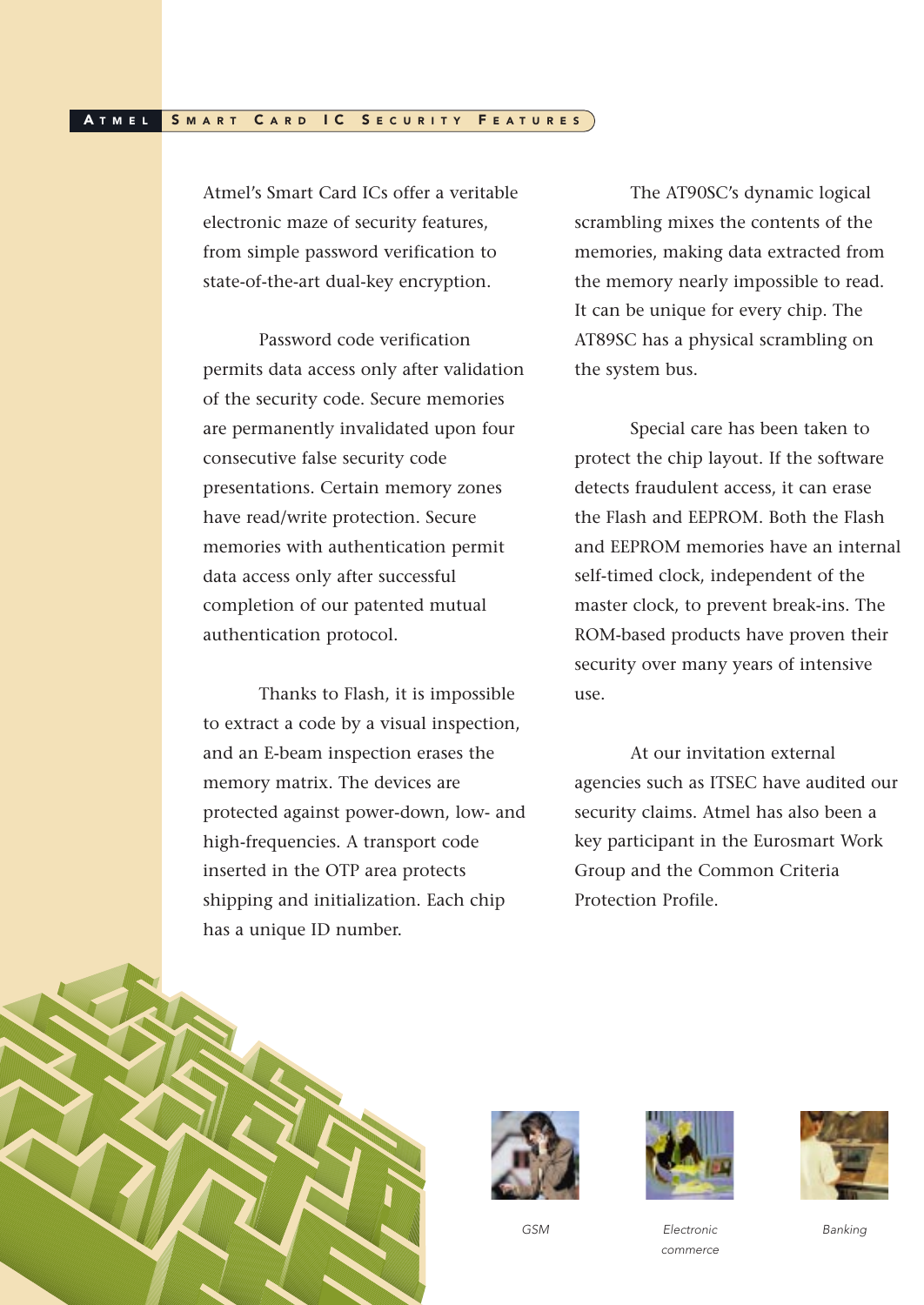#### SMARTER CARD SYSTEM DEVELOPMENT A T M E L

The Windows-based Atmel Smart Card Development Kit (SDK), is a complete high-performance, user-friendly tool for easy development, simulation and code emulation. Programmers can see the card operating in real time and verify each sub-application until the whole system works.

Most Atmel secure microcontrollers have user-programmable nonvolatile memory for both program and data storage. This means that, after development, the card maker has a product that corresponds exactly to the production devices. No need to wait for a ROM mask. Just start a field trial.



| Simulator       | Cycle based running performance analyzer, code coverage facility,      |
|-----------------|------------------------------------------------------------------------|
| <b>Features</b> | high-level assembly and mixed-source displaying, watch window for      |
|                 | C-variables displaying and manipulating, C-like macro language.        |
| Emulator        | Software breakpoint, step to step, step over, register and memory      |
| <b>Features</b> | displaying/modifying, on line assembly, high level of debugging for C. |

Picture your next Smart Card with all these advantages. For more information, contact your nearest Atmel representative. Together, we'll make Smart Cards smarter.









purse





Electronic Loyalty Loyalty Identification